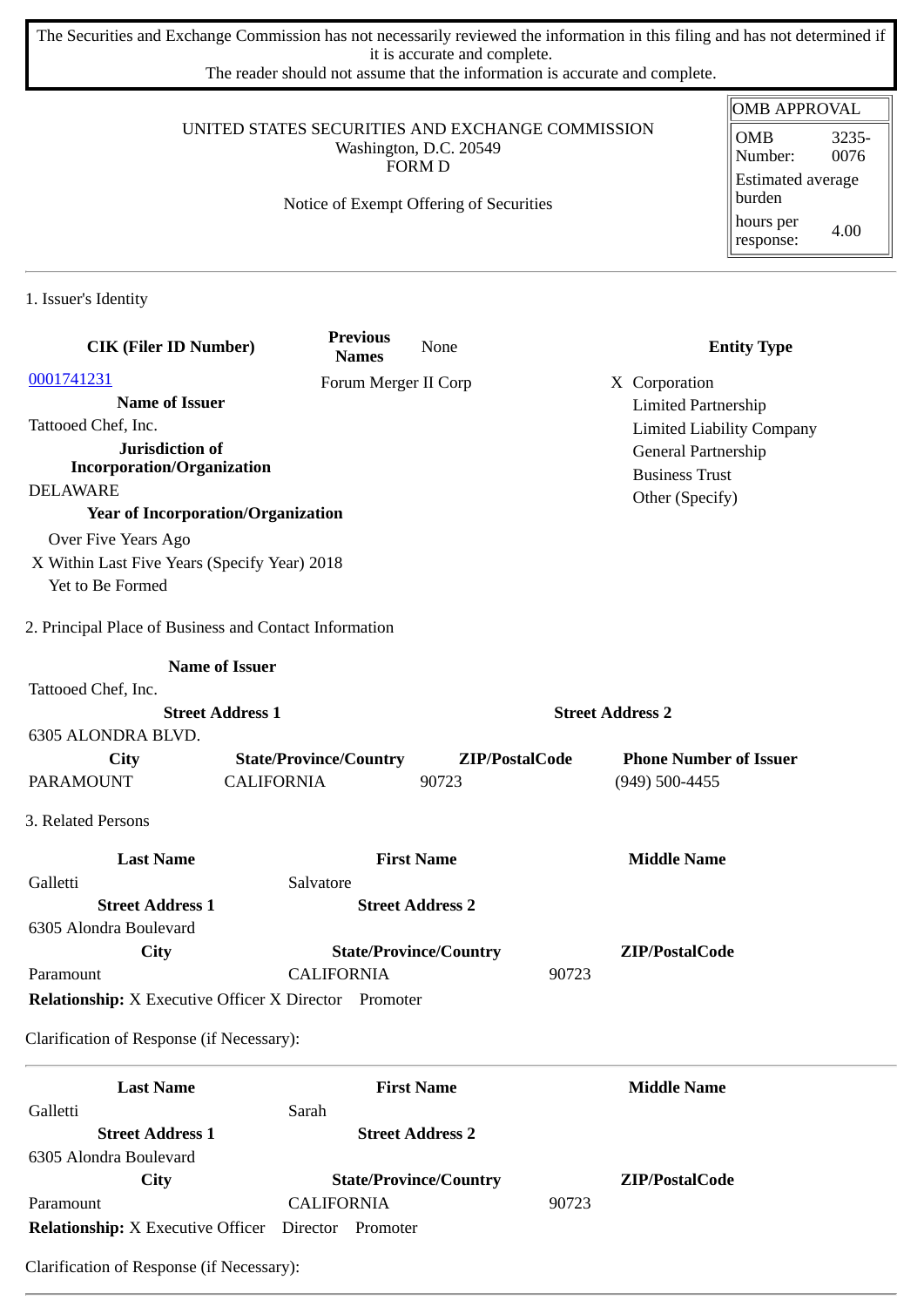| <b>Last Name</b>                                           | <b>First Name</b>                                  | <b>Middle Name</b>      |
|------------------------------------------------------------|----------------------------------------------------|-------------------------|
| Dieckmann                                                  | Stephanie                                          |                         |
| <b>Street Address 1</b>                                    | <b>Street Address 2</b>                            |                         |
| 6305 Alondra Boulevard                                     |                                                    |                         |
| <b>City</b>                                                | <b>State/Province/Country</b>                      | ZIP/PostalCode          |
| Paramount                                                  | <b>CALIFORNIA</b>                                  | 90723                   |
| <b>Relationship:</b> X Executive Officer Director Promoter |                                                    |                         |
| Clarification of Response (if Necessary):                  |                                                    |                         |
| <b>Last Name</b>                                           | <b>First Name</b>                                  | <b>Middle Name</b>      |
| Cargile                                                    | Charles                                            | F.                      |
| <b>Street Address 1</b>                                    | <b>Street Address 2</b>                            |                         |
| 6305 Alondra Boulevard                                     |                                                    |                         |
| City                                                       | <b>State/Province/Country</b><br><b>CALIFORNIA</b> | ZIP/PostalCode<br>90723 |
| Paramount                                                  |                                                    |                         |
| <b>Relationship:</b> X Executive Officer Director Promoter |                                                    |                         |
| Clarification of Response (if Necessary):                  |                                                    |                         |
| <b>Last Name</b>                                           | <b>First Name</b>                                  | <b>Middle Name</b>      |
| Williams                                                   | Matthew                                            |                         |
| <b>Street Address 1</b>                                    | <b>Street Address 2</b>                            |                         |
| 6305 Alondra Boulevard                                     |                                                    |                         |
| City                                                       | <b>State/Province/Country</b>                      | ZIP/PostalCode          |
| Paramount                                                  | <b>CALIFORNIA</b>                                  | 90723                   |
| <b>Relationship:</b> X Executive Officer Director Promoter |                                                    |                         |
| Clarification of Response (if Necessary):                  |                                                    |                         |
| <b>Last Name</b>                                           | <b>First Name</b>                                  | <b>Middle Name</b>      |
| Rosenberg                                                  | <b>Bryan</b>                                       |                         |
| <b>Street Address 1</b>                                    | <b>Street Address 2</b>                            |                         |
| 6305 Alondra Boulevard                                     |                                                    |                         |
| City                                                       | <b>State/Province/Country</b>                      | ZIP/PostalCode          |
| Paramount                                                  | <b>CALIFORNIA</b>                                  | 90723                   |
| <b>Relationship:</b>                                       | <b>Executive Officer X Director Promoter</b>       |                         |
| Clarification of Response (if Necessary):                  |                                                    |                         |
| <b>Last Name</b>                                           | <b>First Name</b>                                  | <b>Middle Name</b>      |
| Ciaramitaro                                                | Paula                                              |                         |
| <b>Street Address 1</b>                                    | <b>Street Address 2</b>                            |                         |
| 6305 Alondra Boulevard                                     |                                                    |                         |
| City                                                       | <b>State/Province/Country</b>                      | ZIP/PostalCode          |
| Paramount                                                  | <b>CALIFORNIA</b>                                  | 90723                   |
| <b>Relationship:</b>                                       | <b>Executive Officer X Director Promoter</b>       |                         |
| Clarification of Response (if Necessary):                  |                                                    |                         |
| <b>Last Name</b>                                           | <b>First Name</b>                                  | <b>Middle Name</b>      |
| Gelfand                                                    | Edward                                             |                         |
| <b>Street Address 1</b>                                    | <b>Street Address 2</b>                            |                         |
| 6305 Alondra Boulevard                                     |                                                    |                         |
| <b>City</b>                                                | <b>State/Province/Country</b>                      | ZIP/PostalCode          |
| Paramount                                                  | <b>CALIFORNIA</b>                                  | 90723                   |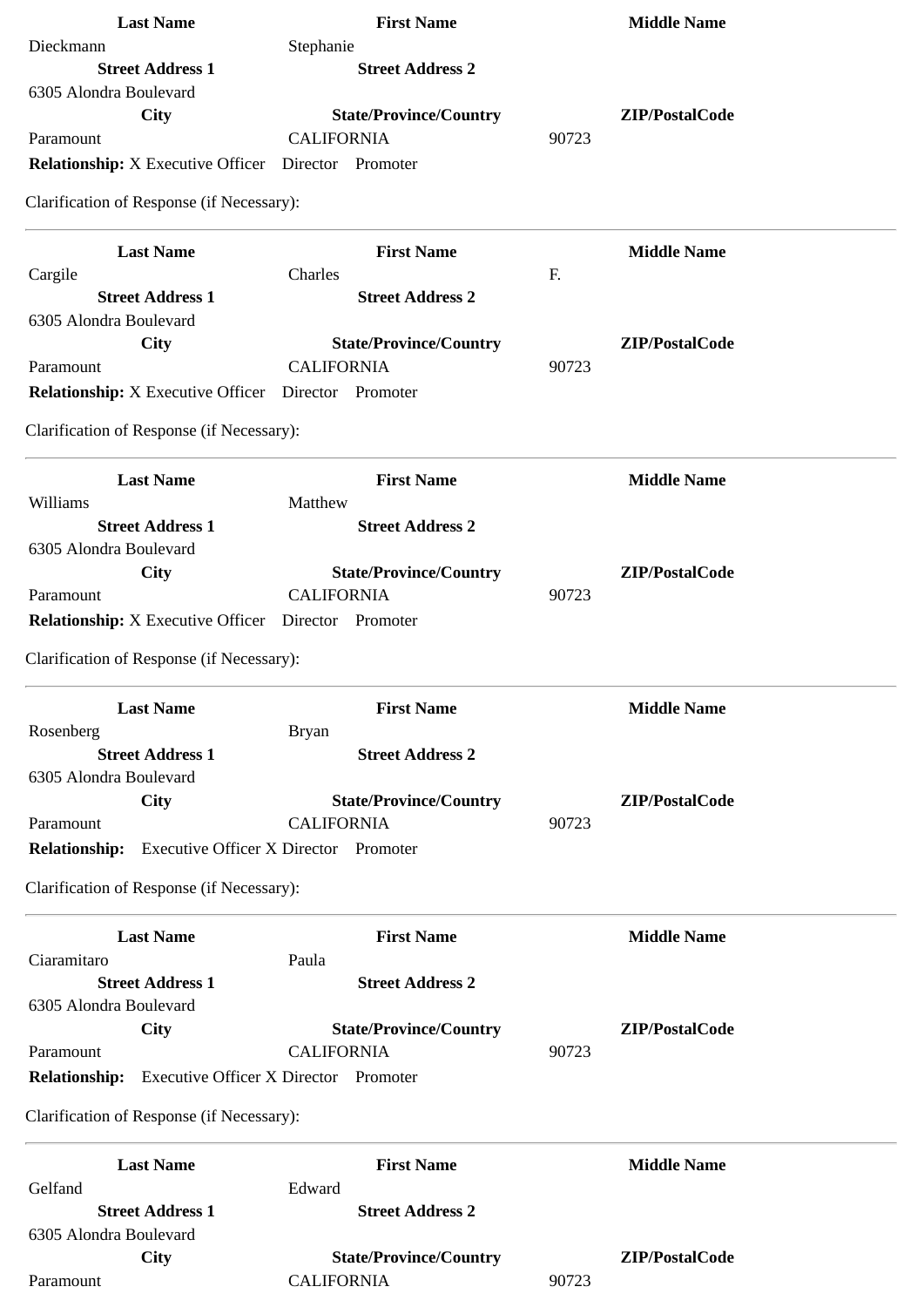# **Relationship:** Executive Officer X Director Promoter

Clarification of Response (if Necessary):

| <b>Last Name</b>                                           | <b>First Name</b>                                  | <b>Middle Name</b>      |
|------------------------------------------------------------|----------------------------------------------------|-------------------------|
| Williamson                                                 | Daniel                                             |                         |
| <b>Street Address 1</b>                                    | <b>Street Address 2</b>                            |                         |
| 6305 Alondra Boulevard                                     |                                                    |                         |
| City<br>Paramount                                          | <b>State/Province/Country</b><br><b>CALIFORNIA</b> | ZIP/PostalCode<br>90723 |
| <b>Relationship:</b> Executive Officer X Director Promoter |                                                    |                         |
|                                                            |                                                    |                         |
| Clarification of Response (if Necessary):                  |                                                    |                         |
| <b>Last Name</b>                                           | <b>First Name</b>                                  | <b>Middle Name</b>      |
| Fellner<br><b>Street Address 1</b>                         | Jennifer<br><b>Street Address 2</b>                |                         |
| 6305 Alondra Boulevard                                     |                                                    |                         |
| City                                                       | <b>State/Province/Country</b>                      | ZIP/PostalCode          |
| Paramount                                                  | <b>CALIFORNIA</b>                                  | 90723                   |
| Relationship: Executive Officer X Director Promoter        |                                                    |                         |
| Clarification of Response (if Necessary):                  |                                                    |                         |
|                                                            |                                                    |                         |
| <b>Last Name</b><br>Olohan                                 | <b>First Name</b><br>Ryan                          | <b>Middle Name</b>      |
| <b>Street Address 1</b>                                    | <b>Street Address 2</b>                            |                         |
| 6305 Alondra Boulevard                                     |                                                    |                         |
| <b>City</b>                                                | <b>State/Province/Country</b>                      | ZIP/PostalCode          |
| Paramount                                                  | <b>CALIFORNIA</b>                                  | 90723                   |
| <b>Relationship:</b> Executive Officer X Director Promoter |                                                    |                         |
| Clarification of Response (if Necessary):                  |                                                    |                         |
| <b>Last Name</b>                                           | <b>First Name</b>                                  | <b>Middle Name</b>      |
| <b>Boris</b>                                               | David                                              |                         |
| <b>Street Address 1</b>                                    | <b>Street Address 2</b>                            |                         |
| 6305 Alondra Boulevard                                     |                                                    |                         |
| <b>City</b>                                                | <b>State/Province/Country</b>                      | ZIP/PostalCode          |
| Paramount                                                  | <b>CALIFORNIA</b>                                  | 90723                   |
| <b>Relationship:</b>                                       | <b>Executive Officer X Director X Promoter</b>     |                         |
| Clarification of Response (if Necessary):                  |                                                    |                         |
| <b>Last Name</b>                                           | <b>First Name</b>                                  | <b>Middle Name</b>      |
| Quintero-Johnson                                           | Marie                                              | D.                      |
| <b>Street Address 1</b>                                    | <b>Street Address 2</b>                            |                         |
| 6305 Alondra Boulevard                                     |                                                    |                         |
| <b>City</b><br>Paramount                                   | <b>State/Province/Country</b><br><b>CALIFORNIA</b> | ZIP/PostalCode<br>90723 |
| <b>Relationship:</b>                                       | <b>Executive Officer X Director Promoter</b>       |                         |
| Clarification of Response (if Necessary):                  |                                                    |                         |
|                                                            |                                                    |                         |
| <b>Last Name</b>                                           | <b>First Name</b>                                  | <b>Middle Name</b>      |
| Kiev                                                       | Marshall                                           |                         |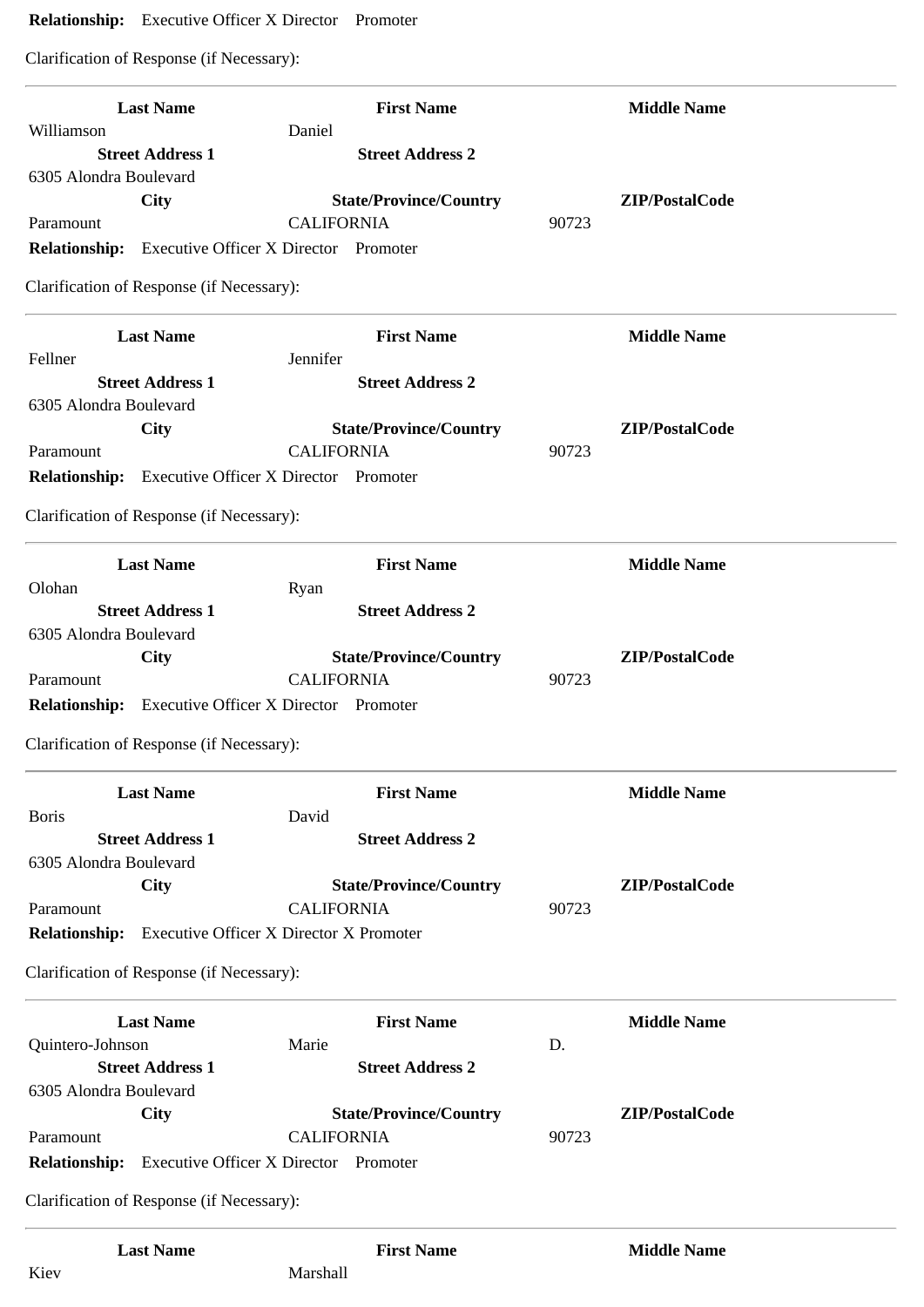### **Street Address 1 Street Address 2**

6305 Alondra Boulevard

Paramount CALIFORNIA 90723

**Relationship:** Executive Officer Director X Promoter

**City State/Province/Country ZIP/PostalCode**

Clarification of Response (if Necessary):

# 4. Industry Group

| Agriculture                            |    | <b>Health Care</b>         | Retailing                 |  |
|----------------------------------------|----|----------------------------|---------------------------|--|
| Banking & Financial Services           |    | Biotechnology              | Restaurants               |  |
| <b>Commercial Banking</b>              |    | Health Insurance           | Technology                |  |
| Insurance                              |    | Hospitals & Physicians     | Computers                 |  |
| Investing<br><b>Investment Banking</b> |    | Pharmaceuticals            | Telecommunications        |  |
| Pooled Investment Fund                 |    | Other Health Care          | Other Technology          |  |
| Is the issuer registered as            |    | X Manufacturing            | Travel                    |  |
| an investment company under            |    | <b>Real Estate</b>         | Airlines & Airports       |  |
| the Investment Company<br>Act of 1940? |    | Commercial                 | Lodging & Conventions     |  |
| Yes                                    | No | Construction               | Tourism & Travel Services |  |
| Other Banking & Financial Services     |    | <b>REITS &amp; Finance</b> | Other Travel              |  |
| <b>Business Services</b>               |    | Residential                | Other                     |  |
| Energy                                 |    | <b>Other Real Estate</b>   |                           |  |
| Coal Mining                            |    |                            |                           |  |
| <b>Electric Utilities</b>              |    |                            |                           |  |
| <b>Energy Conservation</b>             |    |                            |                           |  |
| <b>Environmental Services</b>          |    |                            |                           |  |

Oil & Gas

Other Energy

## 5. Issuer Size

| <b>Revenue Range</b>             | <b>OR</b> | <b>Aggregate Net Asset Value Range</b> |
|----------------------------------|-----------|----------------------------------------|
| No Revenues                      |           | No Aggregate Net Asset Value           |
| $$1 - $1,000,000$                |           | $$1 - $5,000,000$                      |
| $$1,000,001 - $5,000,000$        |           | \$5,000,001 - \$25,000,000             |
| $$5,000,001 -$<br>\$25,000,000   |           | $$25,000,001 - $50,000,000$            |
| $$25,000,001 -$<br>\$100,000,000 |           | \$50,000,001 - \$100,000,000           |
| Over \$100,000,000               |           | Over \$100,000,000                     |
| X Decline to Disclose            |           | Decline to Disclose                    |
| Not Applicable                   |           | Not Applicable                         |
|                                  |           |                                        |

# 6. Federal Exemption(s) and Exclusion(s) Claimed (select all that apply)

| Rule $504(b)(1)$ (not (i), (ii) or (iii)) | <b>Investment Company Act Section 3(c)</b> |                    |  |
|-------------------------------------------|--------------------------------------------|--------------------|--|
| Rule 504 (b) $(1)(i)$                     | Section $3(c)(1)$                          | Section $3(c)(9)$  |  |
| Rule 504 (b) $(1)(ii)$                    |                                            |                    |  |
| Rule 504 (b) $(1)(iii)$                   | Section $3(c)(2)$                          | Section $3(c)(10)$ |  |
| $X$ Rule 506(b)                           | Section $3(c)(3)$                          | Section $3(c)(11)$ |  |
| Rule $506(c)$                             | Section $3(c)(4)$                          | Section $3(c)(12)$ |  |
| Securities Act Section 4(a)(5)            | Section $3(c)(5)$                          | Section $3(c)(13)$ |  |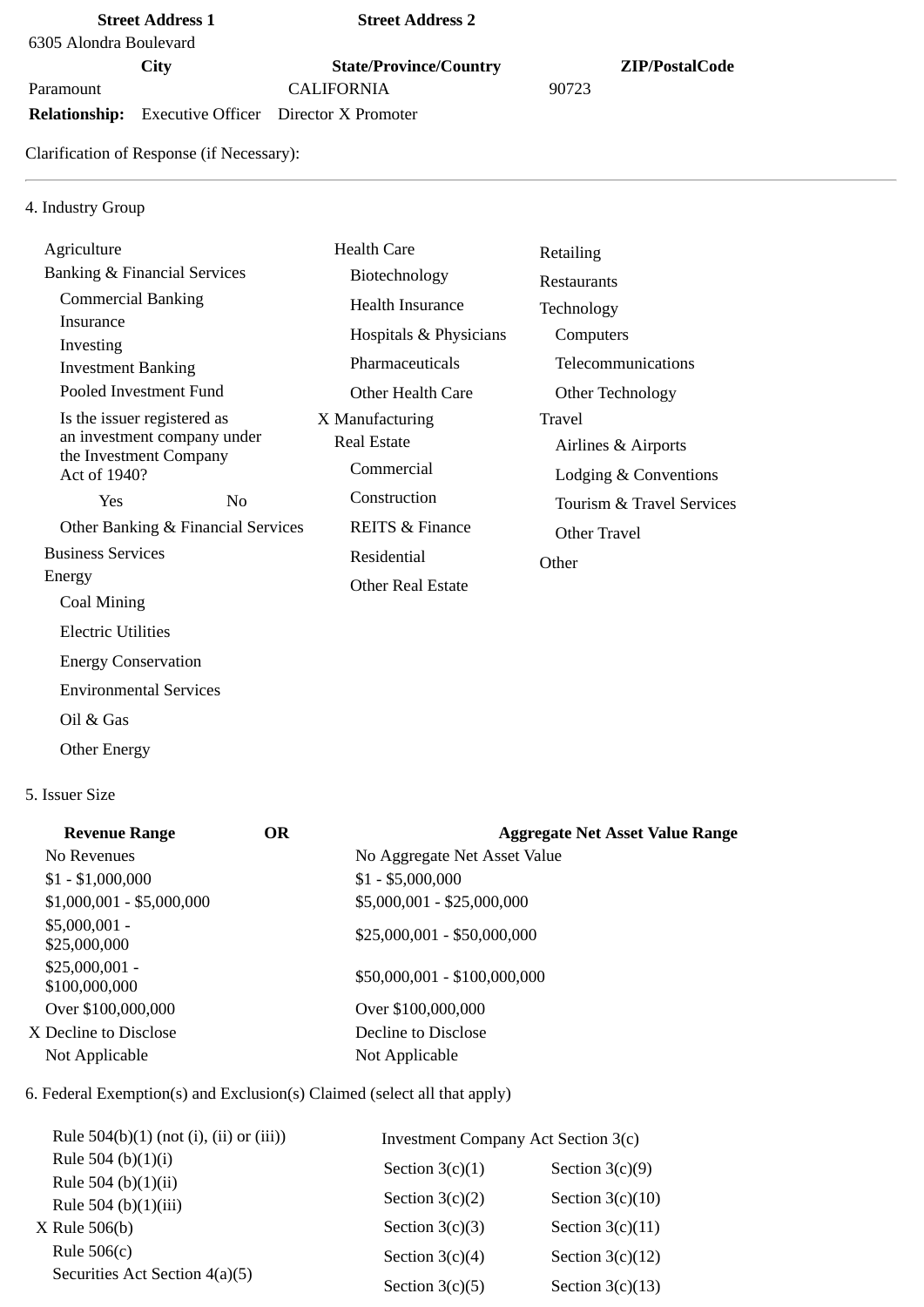|                                                                                                                                                                                  | Section $3(c)(6)$              | Section $3(c)(14)$                                                                                                               |                    |
|----------------------------------------------------------------------------------------------------------------------------------------------------------------------------------|--------------------------------|----------------------------------------------------------------------------------------------------------------------------------|--------------------|
|                                                                                                                                                                                  | Section $3(c)(7)$              |                                                                                                                                  |                    |
| 7. Type of Filing                                                                                                                                                                |                                |                                                                                                                                  |                    |
| X New Notice Date of First Sale 2020-12-17<br>Amendment                                                                                                                          | <b>First Sale Yet to Occur</b> |                                                                                                                                  |                    |
| 8. Duration of Offering                                                                                                                                                          |                                |                                                                                                                                  |                    |
| Does the Issuer intend this offering to last more than one year?                                                                                                                 |                                | Yes X No                                                                                                                         |                    |
| 9. Type(s) of Securities Offered (select all that apply)                                                                                                                         |                                |                                                                                                                                  |                    |
| X Equity<br>Debt<br>Option, Warrant or Other Right to Acquire Another Security<br>Security to be Acquired Upon Exercise of Option, Warrant or<br>Other Right to Acquire Security |                                | Pooled Investment Fund Interests<br><b>Tenant-in-Common Securities</b><br><b>Mineral Property Securities</b><br>Other (describe) |                    |
| 10. Business Combination Transaction                                                                                                                                             |                                |                                                                                                                                  |                    |
| Is this offering being made in connection with a business combination transaction, such<br>as a merger, acquisition or exchange offer?                                           |                                | Yes X No                                                                                                                         |                    |
| Clarification of Response (if Necessary):                                                                                                                                        |                                |                                                                                                                                  |                    |
| 11. Minimum Investment                                                                                                                                                           |                                |                                                                                                                                  |                    |
| Minimum investment accepted from any outside investor \$100,000 USD                                                                                                              |                                |                                                                                                                                  |                    |
| 12. Sales Compensation                                                                                                                                                           |                                |                                                                                                                                  |                    |
| Recipient                                                                                                                                                                        |                                | Recipient CRD Number X None                                                                                                      |                    |
| (Associated) Broker or Dealer X None                                                                                                                                             | Number                         | (Associated) Broker or Dealer CRD                                                                                                | X None             |
| <b>Street Address 1</b>                                                                                                                                                          |                                | <b>Street Address 2</b>                                                                                                          |                    |
| City                                                                                                                                                                             |                                | State/Province/Country                                                                                                           | ZIP/Postal<br>Code |
| State(s) of Solicitation (select all that apply)<br>All<br>Check "All States" or check individual<br><b>States</b>                                                               | <b>States</b>                  | Foreign/non-US                                                                                                                   |                    |
| 13. Offering and Sales Amounts                                                                                                                                                   |                                |                                                                                                                                  |                    |
| <b>Total Offering Amount</b><br>\$900,000 USD or<br><b>Total Amount Sold</b><br>\$900,000 USD<br>Total Remaining to be Sold<br>\$0 USD or                                        | Indefinite<br>Indefinite       |                                                                                                                                  |                    |
| Clarification of Response (if Necessary):                                                                                                                                        |                                |                                                                                                                                  |                    |
| 14. Investors                                                                                                                                                                    |                                |                                                                                                                                  |                    |
|                                                                                                                                                                                  |                                |                                                                                                                                  |                    |

Select if securities in the offering have been or may be sold to persons who do not qualify as accredited investors, and enter the number of such non-accredited investors who already have invested in the offering. Regardless of whether securities in the offering have been or may be sold to persons who do not qualify as accredited investors, enter the total number of investors who already have invested in the offering:

 $\sqrt{9}$